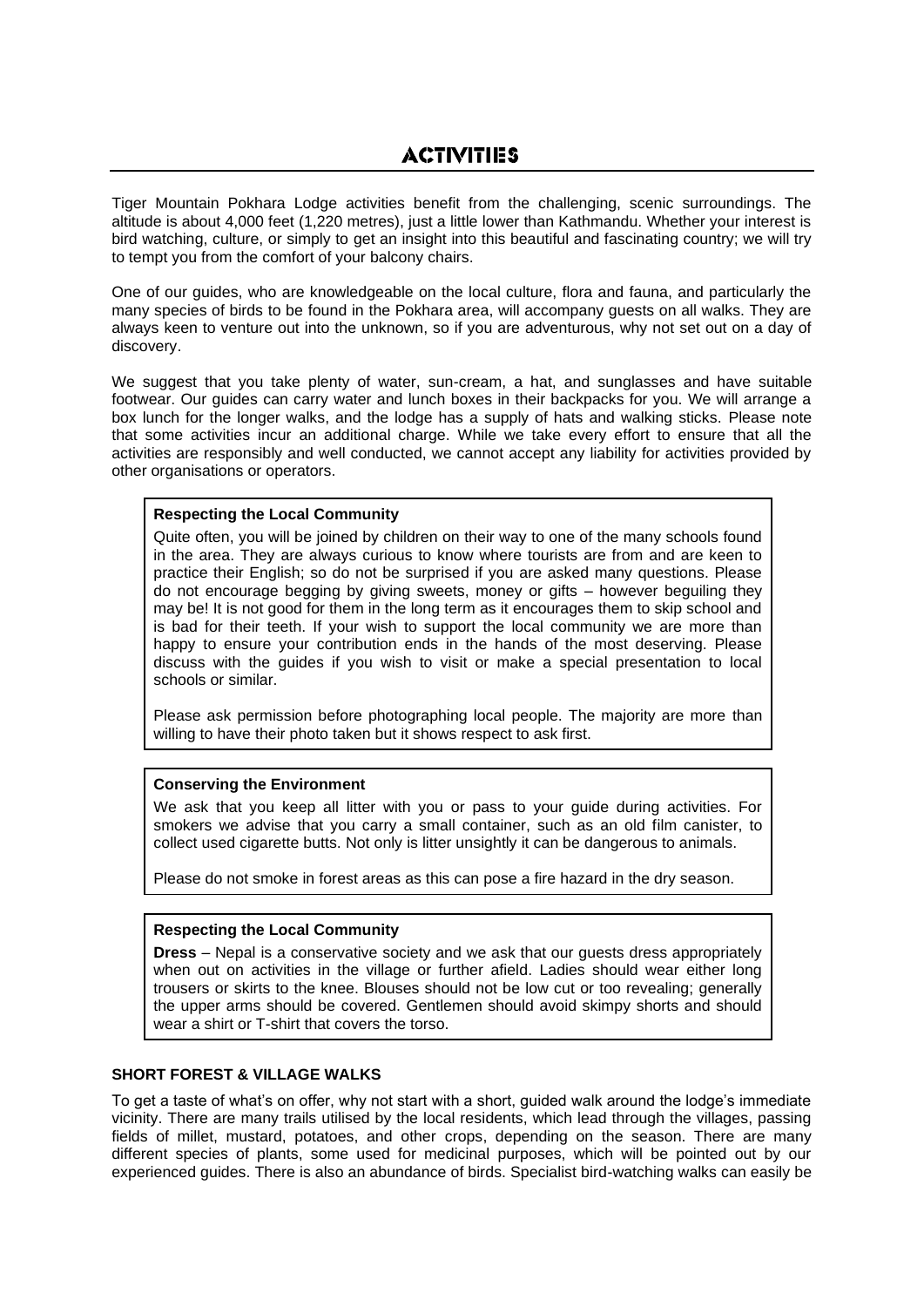arranged for keen birders. We can also provide a checklist of birds and butterflies for the area. Field guides are available from the Col. Jimmy's Library. Please let the guide know your interests and how long you wish to walk; he can then design a walk to suit you.

## **LONGER HIKES**

## **Gurung Village Walk 6 to 7 hours** 6 to 7 hours

A walk along the ridgeline to the east of the lodge, takes you through the village of Kalikasthan (Kali is one of the Hindu goddesses). From here, you will follow the main trail to the left through patches of beautiful forest. This trail leads to a village populated by Gurung people, one of the many ethnic groups to be found in the middle hills of Nepal. The Gurungs are known as hardy mountain people with Mongolian features, and provide many recruits for the Nepalese, British and Indian armies in their Gurkha Regiments. The interesting lifestyle and culture of these people can be seen in the village of Thuloswara. If you feel up to it, add an extension via Lankathar, another scenic village. From Thuloswara, walk downhill via, Lankathar to the Bijaypur river. The effort level now intensifies, with a 1,000 feet (305 metres) ascent to the ridgeline and main trail, which leads back to the lodge.

**Please note:** During the early weeks of the season the Gurung Village Walk may involve fording rivers and minor streams, therefore it is advisable to carry sandals or flip-flops.

## **Khahare/Naudanda Walk 6 to 7 hours**

Drive to Khahare (45 minutes) at the north-west end of Fewa Tal (lake) then walk uphill to Austrian Camp through mixed forest, farmland, and local communities. From Austrian Camp the route leads down to Dhampus, a charming, predominantly Gurung, village. The trail then drops further down the ridge to Phedi (the road-head). A vehicle will be waiting to drive back to the lodge (45 minutes). This walk is a typical 'trek-in-a-day', with good views of Fewa Tal and Machhapuchhare (Fishtail). There is a transport charge for this walk.

## **Pokhara Valley Rim 6 to 7 hours**

Drive to Tutunga (45 minutes) where the walk starts. Initially the trail passes to the base of hills on the southern edge of the Pokhara Valley through farmland. There follows a steady climb for about 1 hour to the ridge through forest (predominantly *Schima* and *Castanopsis sp*). From the ridge (approximately 1200m / 3,950ft) one has panoramic views of the whole valley and mountains beyond. The undulating trail leads along the ridge through farmland and villages for some 4 hours then descends to Chiradi where the vehicle will be waiting to drive back to the lodge (45 minutes). There is a transport charge for this walk.

## **Thulakot & Ramchekot Walk 5 hours**

Walk from the lodge (or drive to Kalikasthan 15 minutes) then start walking steadily uphill through diverse cultural villages and farmland to Thulakot (1250m / 4,100ft), an ancient boundary fort site of the Kaski Rajas until their annexation by King Prithivi Narayan Shah in the 18<sup>th</sup> century. There is a small Bhairav Temple in fort remains. To reach Thulakot takes about 2½ hours. Walk along the undulating ridge to Ramchekot (approx. 1425m / 4,675ft) with fine views (1 hour) and take in panoramic views of the Pokhara Valley and over into the Madi Valley of Lamjung district. Descend gradually to Deomadi (45 minutes) and back to Kalikasthan via Chitepani. From Kalikasthan either walk or drive back to the lodge.

## **Begnas Lake Walk 2** to 5 hours **and 2** to 5 hours **1**

Walk to Kalikasthan village from where you continue to follow the main trail to the right. On reaching Kaulikot, you will be greeted with views of the valley and Begnas Lake, the second largest lake of the valley. The walk from Kaulikot descends easily through villages and on to the lake itself. At Begnas there is the option of hiring a boat for a short ride in the tranquil surroundings, before meeting one of our vehicles for the 40 minute ride back to the lodge. This walk incurs a charge for the vehicle pickup.

## **Bhimirepani Walk 3 hours**

This is a very pleasant general village and farmland walk through communities of varied groups and castes with the advantage that it is largely on the level or undulating without any serious steep climbs or descents. Leaving the lodge the walk goes to Sundar Gaun (above Khaste Tal) then through local forest to Naraspur (a good area for bird watching) and through farmland to Bhimirepani before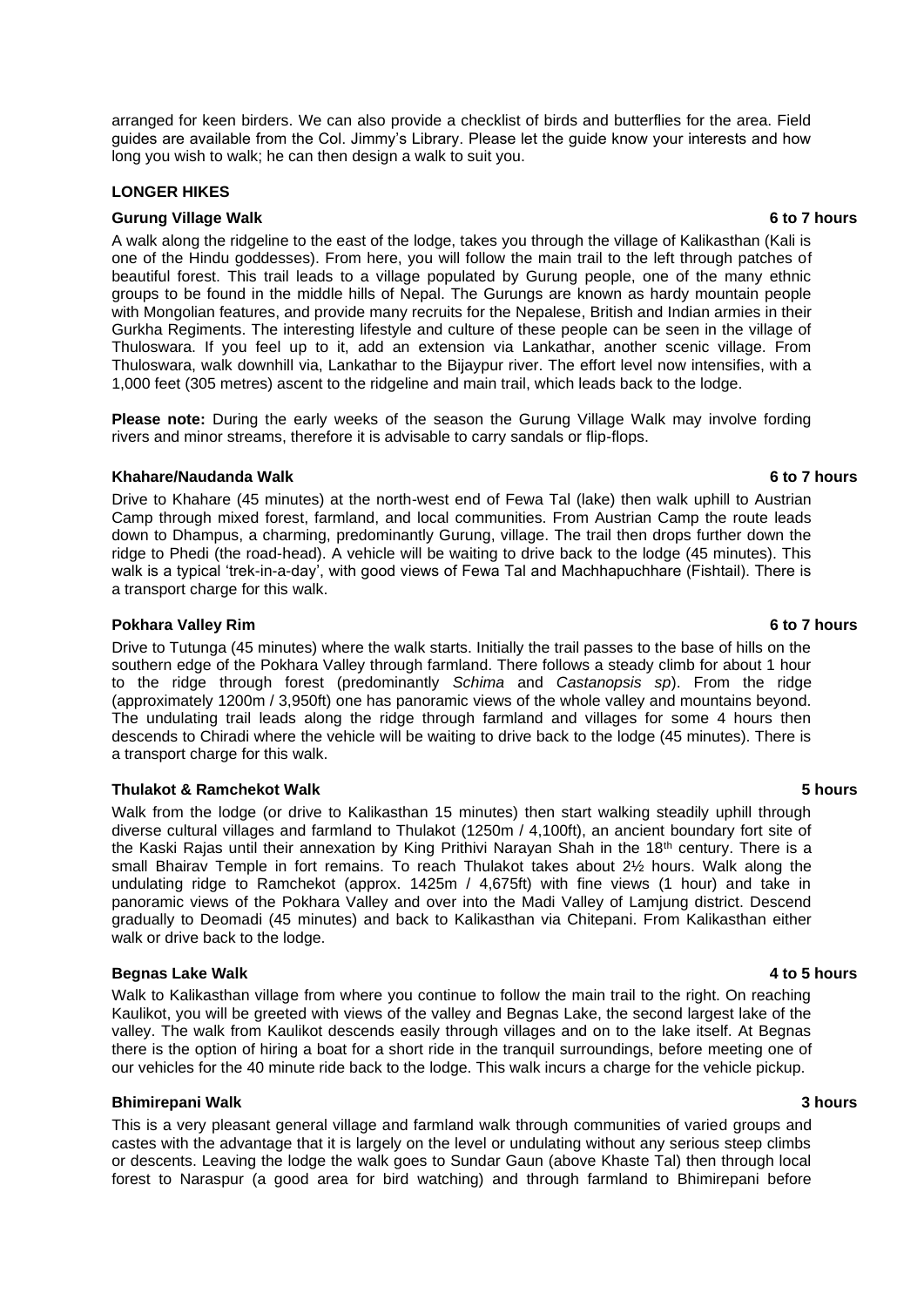#### returning to the lodge.

#### **Bijaypur River Walk 3 hours**

Descend from the lodge along the spur to the big bend in the Bijaypur River (a descent of about 305m / 1,000ft) thence along the river bank to Sangako Mukh. The path then climbs up to Murali Chowk for a vehicle pick-up and drive back to the lodge (15 minutes) or, alternately, one can walk back up (1 $\frac{1}{2}$ hours). This makes a good morning bird-watching walk, returning in time for lunch.

## **Shanti Stupa Walk 3 hours**

Drive to Pokhara to the dam at the end of Fewa Tal (water from here goes to a small hydro-power plant at the southern edge of the valley) and walk up the forested hill called Raniban to the Shanti Stupa, or Peace Pagoda, from where there are good views of Fewa Tal and the Annapurna and Dhaulagiri Himal. The path then descends to the lake shore and one can take a boat across to Barahi Ghat at the heart of the Lakeside area. There will be time for souvenir shopping / e-mail, or to have a refreshing drink or snack at one of the many lakeside restaurants and bars. The drive back to the lodge takes about 30 minutes. There is a transport charge for this walk.

## **A Glimpse Behind the Scenes – Sustainability Walk 30 minutes**

Tiger Mountain is proud to pioneer regenerative tourism in Nepal's middle hills. This short wander through the lodge grounds serves to go behind the scenes and highlight some of the smaller and more significant elements of the lodge's approach to sustainability that underpins the ethos of regenerative tourism.

## **POKHARA SIGHTSEEING TOUR**

If you would like to leave the peace and tranquillity of the hilltop to explore the Pokhara Valley, we can offer a tour of Pokhara and the surrounding area. This enables you to visit interesting places such as the local market, the deep Seti River Gorge, Devi Falls, Mahendra Cave, Hindu temples, Buddhist monasteries, and museums. You can also hire a local boat or sailing dinghy and enjoy an hour or two on the famous Fewa Lake, or stroll through the lakeside area for your souvenir shopping. There is a charge for this service.

## **Pokhara a la Carte**

If you do not want a guided tour, let us know and we can drop you and collect you at an agreed time, leaving you free to explore at your own pace. There is a charge for this service.

## **SWIMMING POOL**

The pool is UNSUPERVISED and unheated. Please do NOT dive into the pool. All swimming is entirely at guests' own risk. Under no circumstances are children under 16 permitted to swim unless supervised by their parents or guardians. The depth at the shallow end is 4 feet (1.22 metres) and at the deep end 6 feet (1.83 metres). Towels and deck chairs are provided at the pool side. The pool is kept clean with salt and electrolytic processes; it is checked daily.

## **OTHER ACTIVITIES**

Pokhara is host to a range of activities. Charges vary so please ask our Guest Relations staff who can brief you. We can arrange the following for you at extra charge:

## **Golf**

The Himalayan Golf Club is described as one of the top five 'exhilarating' courses. The course is owned by Major Ram Bahadur Gurung of the British Gurkhas. The setting is unique and stunning with the main holes being laid out along the Bijaypur River gorge. The club will provide caddies, clubs, and related kit. This course is reminiscent of traditional highland courses on rough terrain, rather than the modern 'manicured' courses more often encountered. The holes are challenging and the variety of scenery makes this course a pleasure for player and non-playing escorts alike. A small clubhouse provides simple snacks and refreshing drinks.

## **Para-gliding**

This is perhaps the most exhilarating experience available in the Pokhara Valley. You soar like an eagle with the majestic peaks as a backdrop and the birds as your companions. Professional